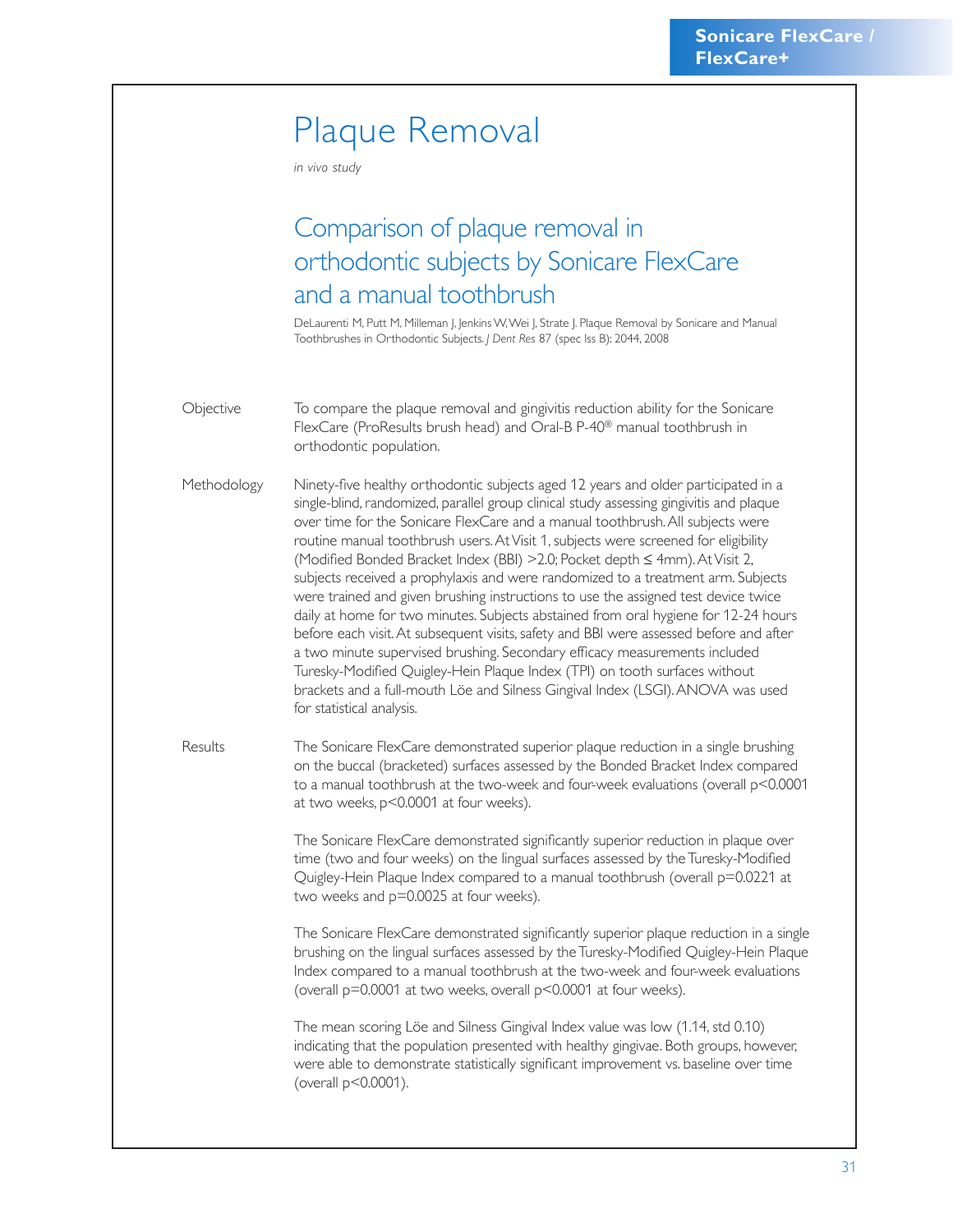Conclusion Sonicare FlexCare removed significantly more plaque than a manual toothbrush in a single brushing at two and four weeks on teeth with and without orthodontic brackets. Both toothbrushes were safe for use on oral soft tissues and orthodontic brackets.





Percent Plaque Reduction Single Brushing Bonded Bracket Index Bracketed Surfaces at 4 Weeks